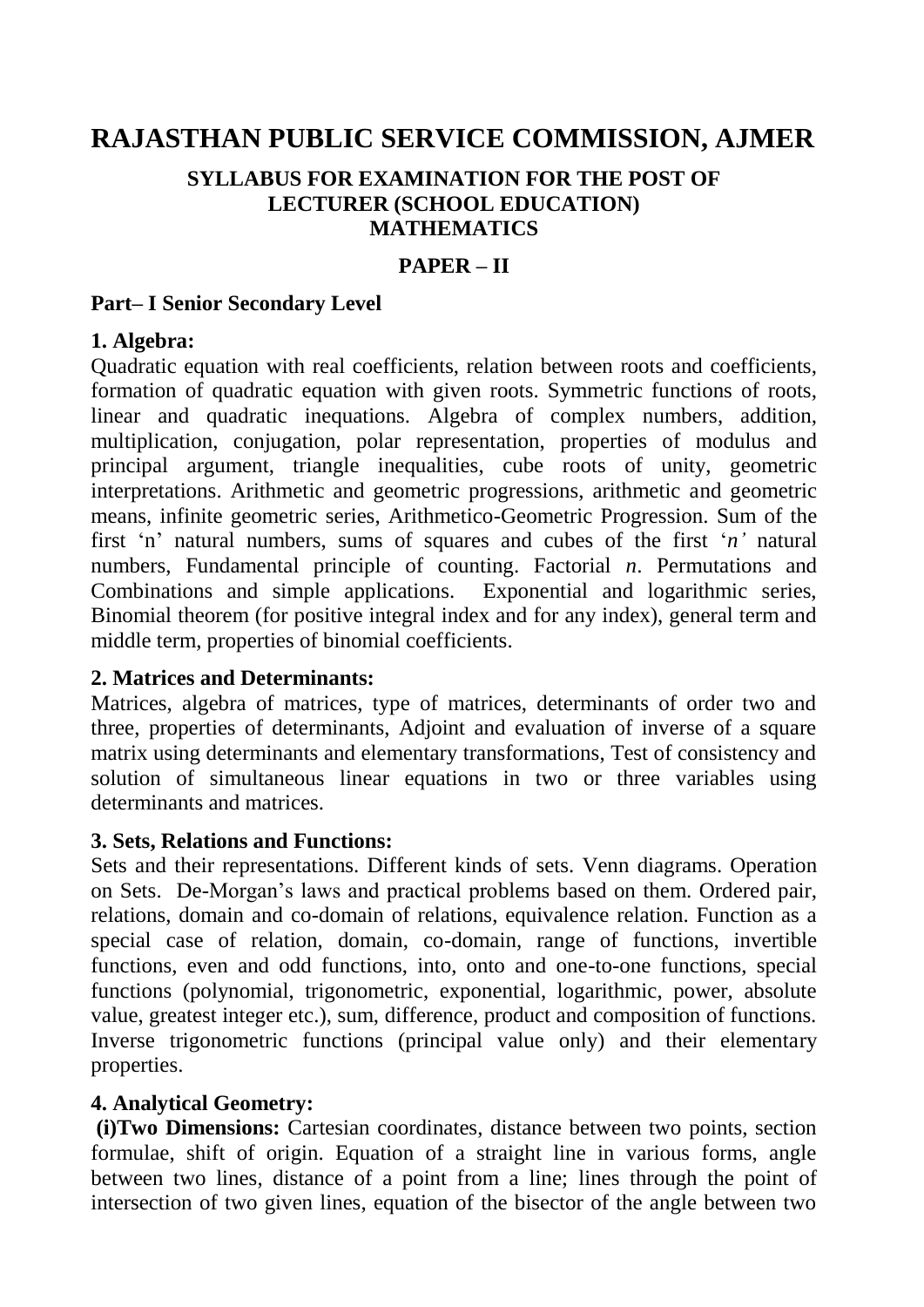lines, concurrency of lines; Centroid, orthocentre, incentre and circumcentre of a triangle. General equation of second degree. Nature of conic. Equation of a circle in various forms, equation of tangent, normal and chord of a circle. Parametric equations of a circle, intersection of a circle with a straight line/ circle, equation of a circle through the points of intersection of two circles and those of a circle and a straight line. Equation of a parabola, ellipse and hyperbola, their foci, directrices and eccentricity, parametric equations, equations of tangent and normal. Problems based on locus. Polar equation of a conic, polar equation of tangent, normal, asymptotes, chord of contact, auxiliary circle, director circle of a conic and related problems.

**(ii)Three Dimensions:** Distance between two points, direction cosines and direction ratios, equation of a straight line in space, skew lines, shortest distance between two lines, equation of a plane, distance of a point from a plane and a line, Cartesian and vector equation of a plane and a line. Angle between (i) two lines, (ii) two planes (iii) a line and a plane. Coplanar lines.

#### **5. Calculus:**

Limits, continuity and differentiability. Differentiation of the sum, difference, product and quotient of two functions. Differentiation of trigonometric, inverse trigonometric, logarithmic, exponential, composite and implicit functions; Second and third order derivatives. Rolle's and Lagrange's Mean value Theorems, Applications of derivatives: Rate of change of quantities, monotonic Increasing and decreasing functions, Maxima and minima of functions of one variable, tangent and normal.

Integral as an anti-derivative, Integration of a variety of functions by substitution, by partial fractions and by Integration using trigonometric identities. Definite integral and their properties, application of definite integrals in finding the area under simple curves, especially lines, arcs of circles/parabolas/ellipses etc., area between the said curves (the region should be clearly identifiable).

#### **6. Vector Algebra:**

Vectors and scalars, magnitude and direction of a vector. Direction cosines/ratios of vectors. Types of vectors (equal, unit, zero, parallel and collinear vectors etc.), position vector of a point, negative of a vector, components of a vector, addition of vectors, multiplication of a vector by a scalar, position vector of a point dividing a line segment in a given ratio. Scalar (dot) product of vectors, projection of a vector on a line. Vector (cross) product of vectors. Scalar and Vector triple product and problems related to them.

## **7. Statistics and Probability**:

Standard deviation, variance and mean deviation for grouped and ungrouped data. Dispersion and its various measures.

Probability: Probability of an event, addition and multiplication theorems of probability, conditional probability, Bayes' theorem, probability distribution of a random variate, Bernoulli trials and binomial distribution.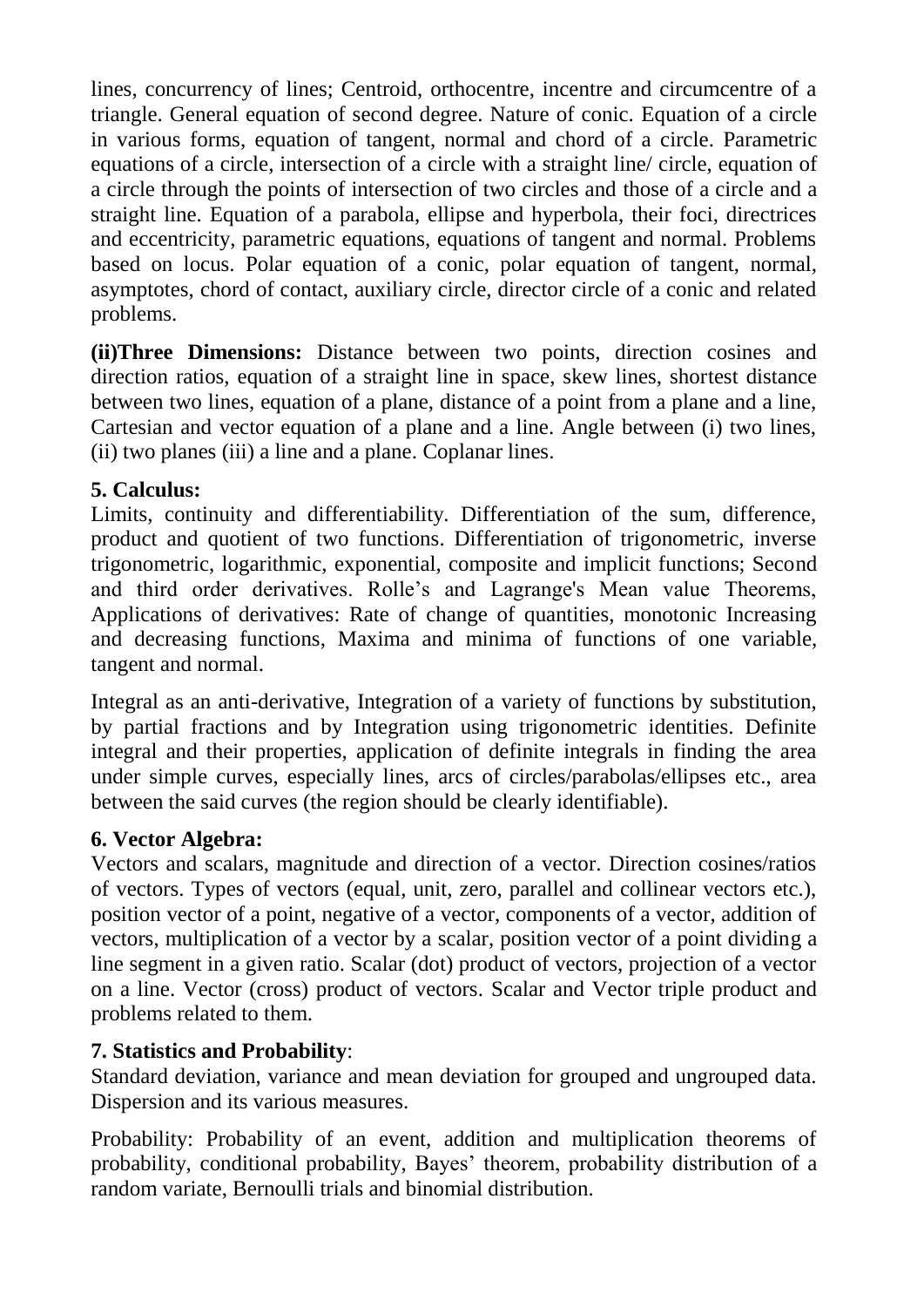### **Part– II Graduation Level**

### **1. Abstract Algebra:**

Definition and example of groups. General properties of groups, Order of an element of a group. Permutations: Even and Odd permutations. Groups of permutations. Cyclic group, Cayley's theorem. Subgroups, Cosets, Lagrange's theorem, Product Theorem of subgroups, Conjugate elements, conjugate complexes, Centre of a group, Simple group, centre of group, Normaliser of an element and of a complex. Normal subgroups, quotient Groups, Group homomorphism and isomorphism with elementary basic properties, fundamental theorem of homomorphism in groups. Isomorphism theorems of groups.

Ring Theory: Introduction to Rings, Zero divisors, Division ring, Ideals of a ring, Quotient rings, Integral Domain and Fields, their examples and properties.

#### **2. Complex Analysis:**

Functions, Limits, Continuity and Differentiability of complex functions. The extended plane and its spherical representation, Concept of an analytic function, Cartesian and Polar form of Cauchy-Riemann equations. Harmonic functions, Construction of an analytic function, Conformal mapping, Bilinear transformation and its properties, Fixed points, Cross ratio, Inverse point.

#### **3. Calculus:**

Polar Co-ordinates. Angle between radius vector and the tangent. Angle between curves in polar form. Length of polar sub-tangent and polar subnormal, Pedal equation of a curve, Derivatives of an arc, curvature, various formulae, Centre of curvature and chord of curvature and related problems. Partial differentiation, Euler's theorem on homogeneous functions, Chain rule of partial differentiation, Maxima and Minima of functions of two independent variables and of three variables connected by a relation, Lagrange's Method of undetermined multipliers. Asymptotes, double points, curve tracing, Envelopes and evolutes. Theory of Beta and Gamma functions. Quadrature and Rectification. Volume and Surfaces of solids of revolution. Differentiation and integration under the sign of integration. Evaluation of double and triple integrals and their applications in finding areas and volumes. Dirichlet's integral. Change of order of integration and changing into polar co-ordinates.

#### **4. Differential Equations:**

Ordinary differential equations of first order and first degree, differential equations of first order but not of first degree, Clairaut's equations, general and singular solutions, linear differential equations with constant coefficients, homogeneous differential equation, second order linear differential equations, simultaneous linear differential equations of first order. Partial differential equations of the first order, Solution by Lagrange's method.

#### **5. Vector Calculus:**

Curl, Gradient and Divergence & Identities involving these operators and related problems. Problems based on Stoke, Green and Gauss theorems.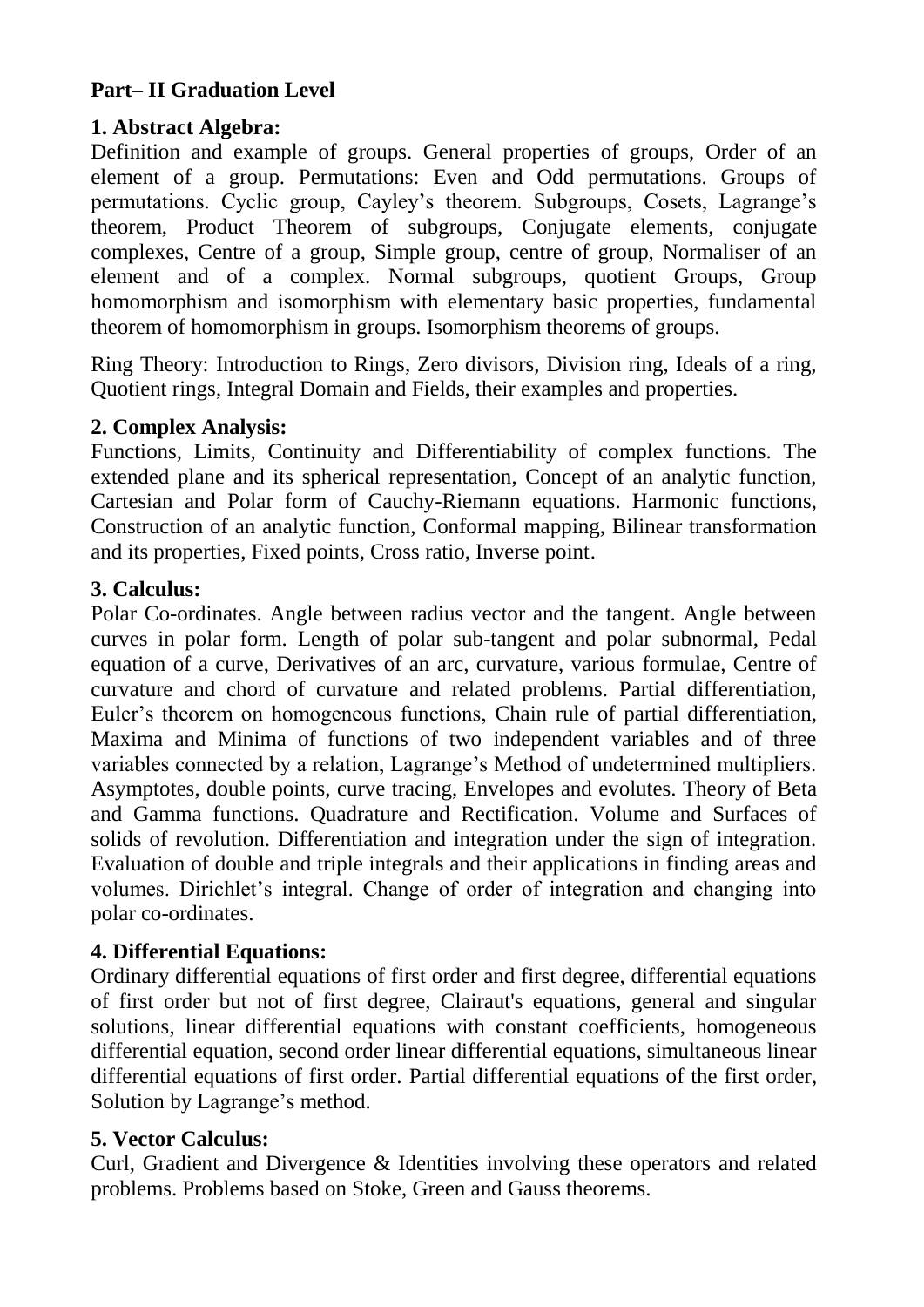### **6. Analytical Geometry of Three Dimensions:**

- (i) Sphere: Equation of a sphere in various forms, Tangent Plane, Pole and Polar, Intersection of two spheres, Orthogonal spheres.
- (ii) Cone, Enveloping cone, Tangent plane, Reciprocal cone, Three mutually Perpendicular generators, Right circular cone.
- (iii) Cylinder, Right circular cylinder, Enveloping cylinder.

## **7. Statics and Dynamics:**

Composition and resolution of co-planer forces, component of a force in two given directions, equilibrium of concurrent forces, parallel forces and moment, Friction, Virtual work and common catenary.

Velocity and acceleration, Velocities and accelerations along radial and transverse directions, and along tangential and normal directions, simple linear motion under constant acceleration, Laws of motion, projectile, Simple Harmonic Motion, Rectilinear motion under variable laws.

### **Part– III Post Graduation Level**

### **1. Linear Algebra and Metric Spaces:**

Definition and examples of a vector space, subspace of a vector space, Linear combination, Linear dependence and independence of vectors. Direct product of vector spaces and internal direct sums of subspaces. Bases and dimension of a finitely generated spaces, Quotient space, Isomorphism, Linear transformation (Homomorphism), Rank and nullity of linear transformation. The characteristic equation of a matrix, Eigen values and Eigen vectors, Cayley-Hamilton theorem. Definition and example of a metric space, Diameter of a set, Bounded set, Open sphere, Interior point and Interior of a set, Derived and Closure of set, Closed set, Closed Sphere, Properties of Open and Closed sets, Boundary point of set, Convergent and Cauchy sequences, complete metric space, Cantor's Intersection theorem. Bolzano-Weierstrass theorem, Heine-Borel theorem, Compactness, connectedness, Cantor's ternary set.

#### **2. Integral Transforms and Special Function:**

Laplace transform: Definition and its properties. Rules of manipulations, Laplace theorems of derivatives and integrals, Properties of Inverse Laplace transforms, Convolution theorem, Complex inversion formulas, applications to the solutions of ordinary differential equations with constant and variable coefficients. Fourier Transform: Definition and properties of Fourier sine and cosine and complex transforms, Convolution theorem.

Legendre's polynomial/ Functions: Legendre's differential equation and associated Legendre's differential equations, Simple properties of Legendre's functions of first and second kind and the associated Legendre's function of integral order.

Bessel functions, Generating function, Integral formulae, Recurrence relations; Addition formula and other properties of Bessel functions.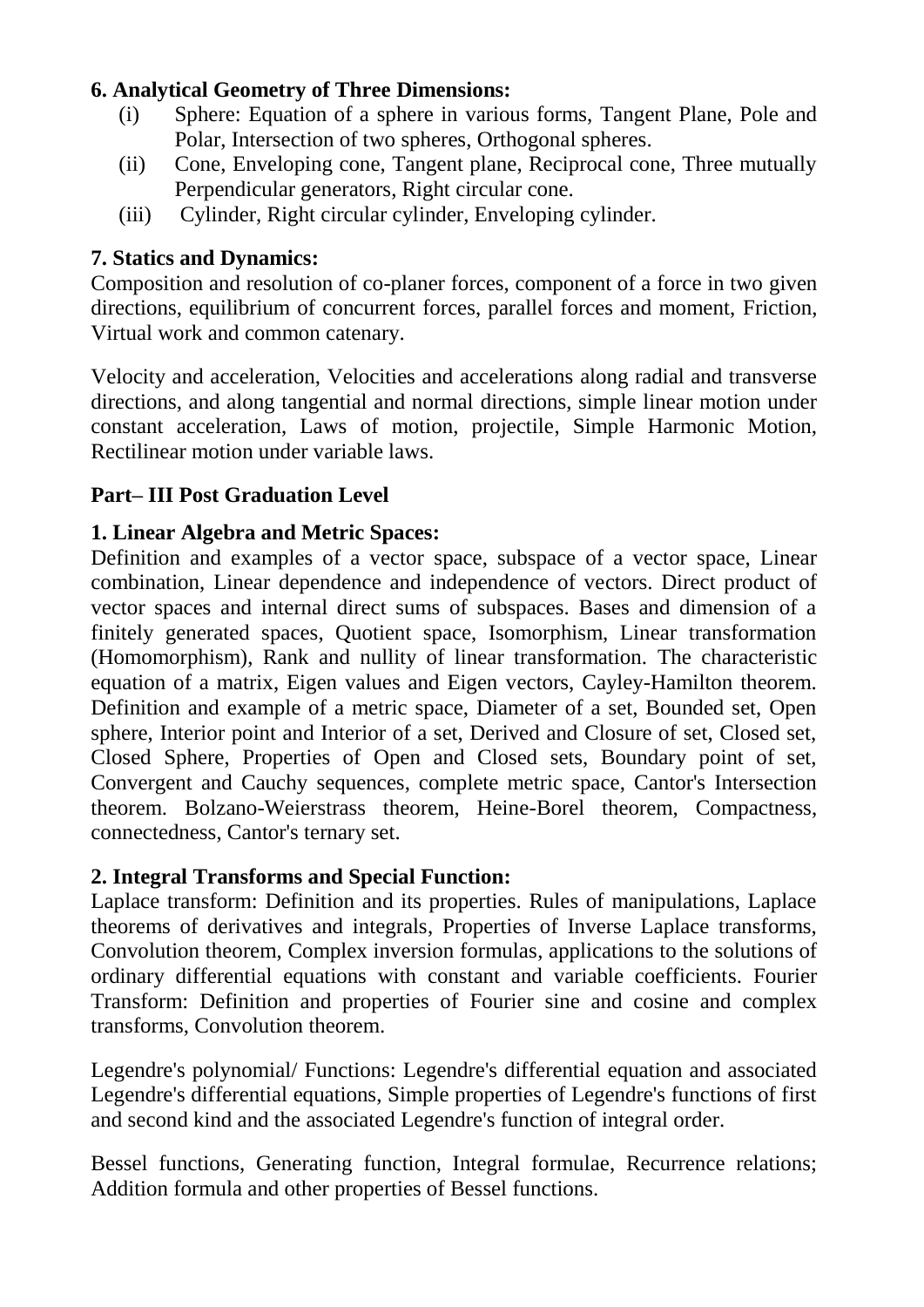### **3. Differential Geometry and Tensors**

Differential Geometry: Curves in Space- Definition of unit tangent vector, tangent line, Normal line and Normal plane. Contact of a curve and a surface.

Tensors; Transformation of coordinates, Contravariant and covariant vectors, second order tensors, Higher order tensors. Addition, subtraction and multiplication of tensors, Contraction, Quotient Law, symmetric and skew symmetric tensors: Conjugate symmetric tensors of the second order, Fundamental tensor, Associated tensors, Christoffel symbols, Transformation law of Christoffel symbols, Covariant differentiation of vectors and tensors.

### **4. Numerical Analysis**

Difference operators and factorial notation, Differences of polynomial, Newton's formulae for forward and backward interpolations. Divided differences, relation between divided differences and Simple difference. Newton's general interpolation formulae, Lagrange interpolation formula. Central differences, Gauss, Stirling and Bessel interpolation formulae. Numerical Differentiation. Numerical integration, Newton-Cotes quadrature formula, Gauss's, quadrature formulae, convergence, Estimation of errors, Transcendental and polynomial equations, bisection method, method of iteration, Trapezoidal, Simpson's and Weddle's rules.

### **5. Optimization Technique**

Convex sets and their properties. Simplex Method. Concepts of duality in linear programming. Framing of dual programming. Assignment problems, Transportation problems. Theory of Games: Competitive strategies, minimax and maximin criteria, two-person zero-sum games with and without saddle point.

#### **Part – IV (Educational Psychology, Pedagogy, Teaching Learning Material, Use of Computers and Information Technology in Teaching Learning)**

#### **I. Educational Psychology**

- Concept, scope and functions of educational psychology.
- Physical, cognitive, social, emotional and moral developmental characteristics of adolescent learner and its implication for teachinglearning.
- Behavioural, cognitive and constructivist principles of learning and its implication for senior secondary students.
- Concept of mental health & adjustment and adjustment mechanism.
- Emotional intelligence and its implication in teaching learning.

### **II Pedagogy and Teaching Learning Material (Instructional Strategies for Adolescent Learner)**

- Communication skills and its use.
- Teaching models- advance organizer, concept attainment, information processing, inquiry training.
- Preparation and use of teaching-learning material during teaching.
- Cooperative learning.